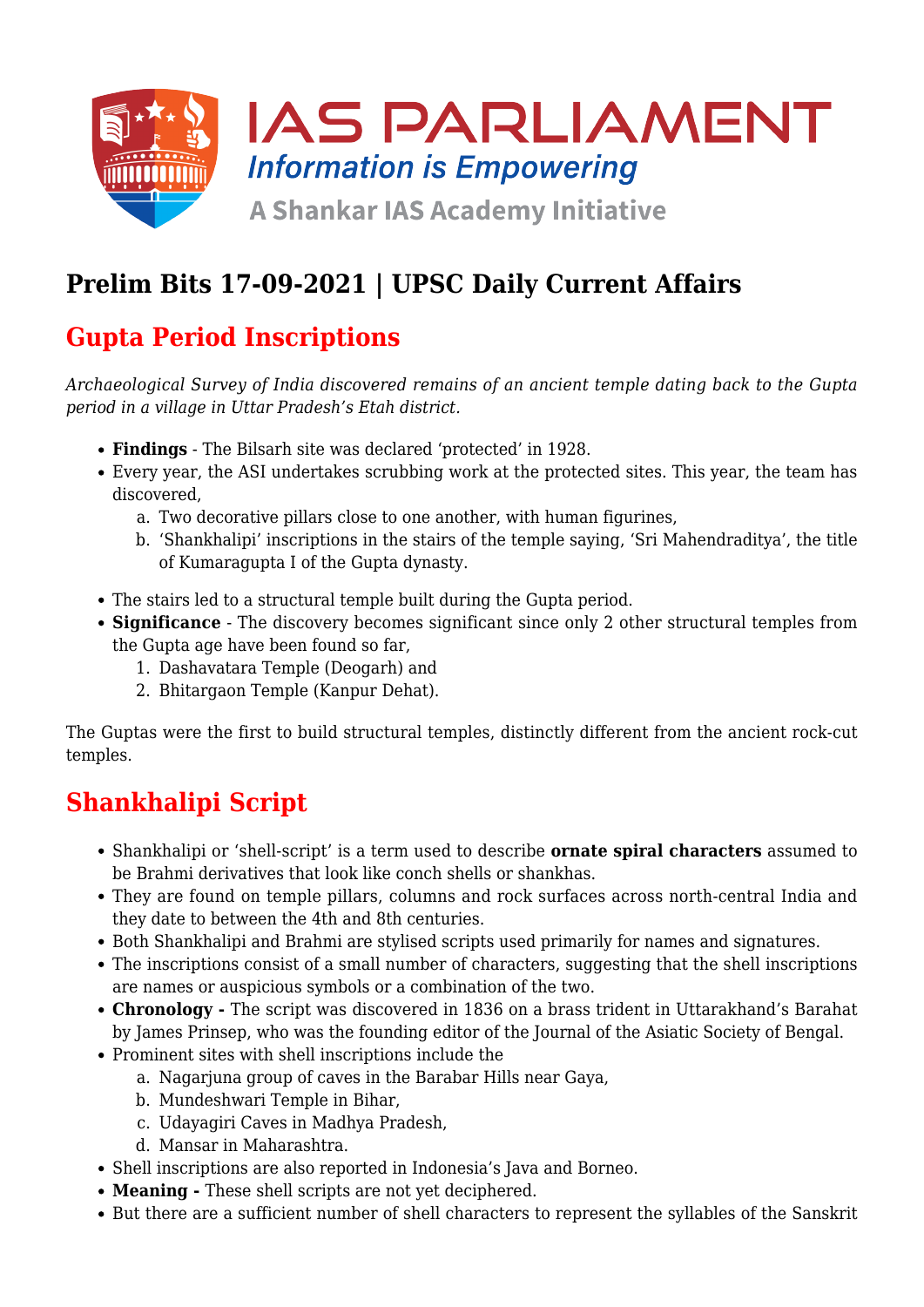language.

### **Report on Reforms in Urban Planning Capacity**

*NITI Aayog launched a report on measures to ramp up urban planning capacity in India.*

NITI Aayog developed this report, in consultation with concerned ministries and experts in the domain of urban and regional planning.

India is home to 11% of the total global urban population. By 2027, India will surpass China as the most populous country in the world.

- **Programs for Planning of Healthy Cities** Every city must aspire to become a 'Healthy City for All' by 2030.
- The report recommends a Central Sector Scheme '500 Healthy Cities Programme', for a period of 5 years, wherein priority cities and towns would be selected jointly by the states and local bodies.
- **Optimum Utilization of Land** All the urban areas under 'Healthy Cities Programme' must strengthen development control regulations based on scientific evidence to maximize efficiency of urban land.
- The report recommends a sub-scheme 'Preparation/Revision of Development Control Regulations' for this purpose.
- **Ramping Up of Human Resources** To combat the shortage of urban planners in the public sector, the states/UTs may need to,
	- a. Expedite the filling up of vacant positions of town planners, and
	- b. Additionally sanction 8268 town planners' posts as lateral entry positions for a period of 3 years to 5 years to meet the gaps.
- States may amend their recruitment rules to ensure the entry of qualified candidates into town-planning positions.
- **Urban Governance** A high-powered committee must be constituted to re-engineer the present urban-planning governance structure.
- Key aspects that would need to be addressed in this effort are,
	- a. Clear division of the roles and responsibilities of various authorities, appropriate revision of rules and regulations, etc.,
	- b. Creating a more dynamic organizational structure, standardisation of the job descriptions of town planners and other experts, and
	- c. Extensive adoption of technology for enabling public participation and inter-agency coordination.
- **Revision of Town and Country Planning Acts** that enables the States to prepare and notify master plans for implementation is needed.
- For this, an apex committee must be formed at the state level to undertake a regular review of planning legislations (including town and country planning or urban and regional development acts or other acts).
- **Involving Citizens**  A 'Citizen Outreach Campaign' for demystifying urban planning is needed to enable the citizens' participation at relevant stages.
- **Enhancing the Role of Private Sector** in planning at multiple levels is needed to improve the overall planning capacity in the country by,
	- a. Adopting fair processes for procuring technical consultancy services,
	- b. Strengthening project structuring and management skills in the public sector, and
	- c. Empanelment of private sector consultancies.